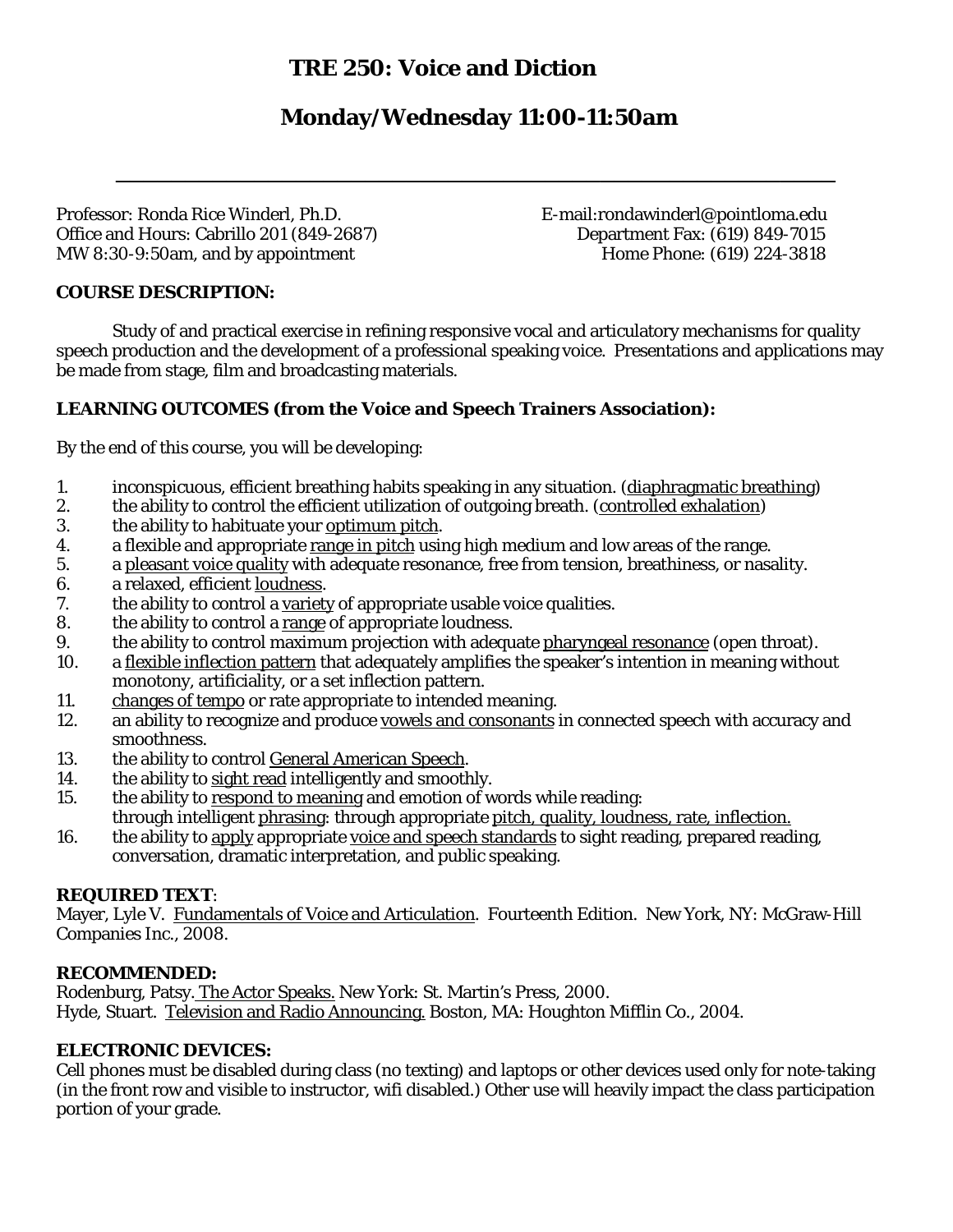## **COURSE REQUIREMENTS:**

1. Thorough reading of assigned portions of text on date assigned, evidenced through active discussion and application of concepts (evaluated through unannounced quizzes as required). This is a course focused on developing your voice, so you are expected to discuss the concepts from your readings and fully participate in the life of the class. Your active contributions and involvement are essential.

2. Prompt, regular class attendance. More than 2 absences will seriously affect the class participation portion of your final grade. Students who arrive late or leave early will be marked for 1/2 an absence. Assignments missed due to absence may not be made up. Arrangements must be made ahead of time to make up work due to absences excused by the Provost.

3. Conscientious drill work, exercises and regular practice for vocal improvement as assigned.

4. Prepared readings presented on date assigned, and analytical evaluations of peers.

5. Unannounced quizzes over reading and class material as needed, and an IPA Quiz. Bringing your text each session and taking detailed class notes will be an expected part of participation, and essential for quiz and final project preparation.

6. Final oral exam project consisting of an extensive prepared reading (4-5 min.) and detailed critical evaluation of that taped reading assessing growth, remaining goals for voice improvement, and application of all material introduced in the course (5-8 pp.) Project due on or before the last day of class.

### **GRADE COMPUTATION:**

|                                            | <b>Points</b> |
|--------------------------------------------|---------------|
| 50% Prepared Readings (5)                  | 500           |
| 20% Active Class Participation, Attendance | <b>200</b>    |
| 20% Final Exam Project                     | 200           |
| 10% IPA Quizzes                            | <u>100</u>    |
| 100%                                       | 1000          |

A: Indicates excellent work that reflects thinking, creativity, individuality, and a very high level of intellectual application.

B: Indicates good work that reflects a thorough understanding of theory but is lacking in individual thinking and creativity.

C: Indicates work that reflects a satisfactory completion of the assignment as directed, but is lacking in thoroughness, individual thinking, and creativity.

D: Indicates work that reflects a lack of understanding of theory and/or fails to fulfill the assigned tasks.

F: Indicates work that reflects an inability or unwillingness to do the assigned task.

### **ACADEMIC ACCOMMODATIONS**

*All students are expected to meet the standards for this course as set by the instructor. However, students with learning disabilities who may need accommodations should discuss options with the instructor during the first two weeks of class and provide approved documentation and verification of need. The Academic Support Center is available to students for a variety of tutorial needs.*

**ACADEMIC HONESTY AND PLAGIARISM** *"Academic dishonesty is the act of presenting information, ideas, and/or concepts as one's own when in reality they are the results of another person's creativity and effort. Such acts include plagiarism, copying of class assignments, and copying or other fraudulent behavior on examinations…A faculty member who believes a situation involving academic dishonesty has been detected may assign a failing grade for a) that particular assignment or examination, and/or b) the course." (see catalogs for full text)*